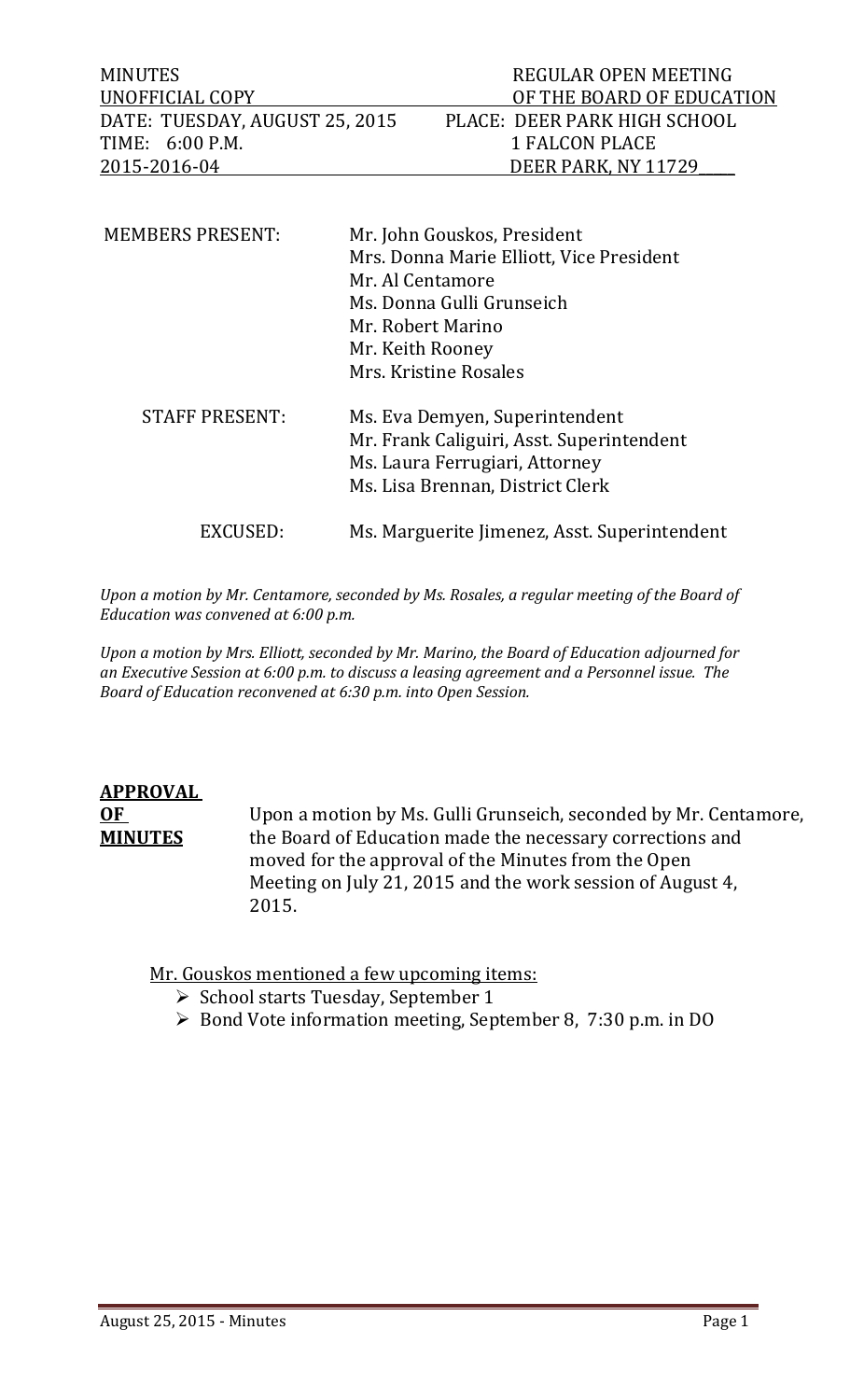#### **NEW BUSINESS**

**SPECIAL DISTRICT MEETING TO AUTHORIZE THE EXPENDITURE AND THE LEVY** *following Resolution:* **OFA TAX** 

**OF MONEYS FOR** *Upon a motion by Mr. Rooney, seconded by Mrs. Rosales,* **SCHOOL PURPOSES** *the Board of Education unanimously approved the* 

> **RESOLVED, BY THE BOARD OF EDUCATION OF THE DEER PARK UNION FREE** SCHOOL DISTRICT, IN THE COUNTY OF SUFFOLK, NEW YORK, AS FOLLOWS:

Section 1. A Special District Meeting of the qualified voters of the Deer Park Union Free School District, in the County of Suffolk, New York (the "District"), shall be held within the District, on Tuesday, October 20, 2015, at 7:00 o'clock A.M. (Prevailing Time) in the Deer Park High School Auditorium, 1 Falcon Place, Deer Park, New York; as provided in the Notice calling said Special District Meeting as hereinafter substantially prescribed. The voting at such Special District Meeting shall be by voting machine, as provided by the Education Law, and the polls shall remain open from 7:00 o'clock A.M. to 9:00 o'clock P.M. (Prevailing Time) on said day and as much longer as may be necessary to enable the voters, then present, to cast their votes.

Section 2. The business to be acted upon at said Special District Meeting shall be as stated in the Notice thereof, and the District Clerk is hereby authorized and directed to cause the Notice of said Special District Meeting to be published in *"The Beacon"* and *"Long Island Business News*," two newspapers each having a general circulation in the District, such publications to be made four (4) times within the seven (7) weeks next preceding such Special District Meeting, the first publications to be at least forty-five (45) days prior to the date of said Special District Meeting.

Section 3. Said Notice of Special District Meeting shall be substantially in the following form:

#### **NOTICE OF SPECIAL DISTRICT MEETING OF THE DEER PARK UNION FREE SCHOOL DISTRICT, IN THE COUNTY OF SUFFOLK, NEW YORK**

**NOTICE IS HEREBY GIVEN** that the Board of Education of the Deer Park Union Free School District, in the County of Suffolk, New York, has adopted a resolution on August 25, 2015, authorizing a Special District Meeting of the qualified voters of said School District to be held on

#### **Tuesday, October 20, 2015**

from 7:00 o'clock A.M. to 9:00 o'clock P.M. (Prevailing Time) in the Deer Park High School Auditorium, 1 Falcon Place, Deer Park, New York for the purpose of voting upon the following Bond Proposition:

#### **BOND PROPOSITION**

RESOLVED: 

(a) That the Board of Education of the Deer Park Union Free School District, in the County of Suffolk, New York (the "District"), is hereby authorized to partially reconstruct and construct improvements to District buildings and sites (the "Project") substantially as described in a "Facilities Evaluation Plan" prepared by the District, dated August, 2015, (the "Plan") which Plan is on file and available for public inspection at the office of the District Clerk, including roof reconstruction; science labs, music suite, library and auditorium improvements; athletic field improvements and the construction of an artificial turf field; lavatory and locker room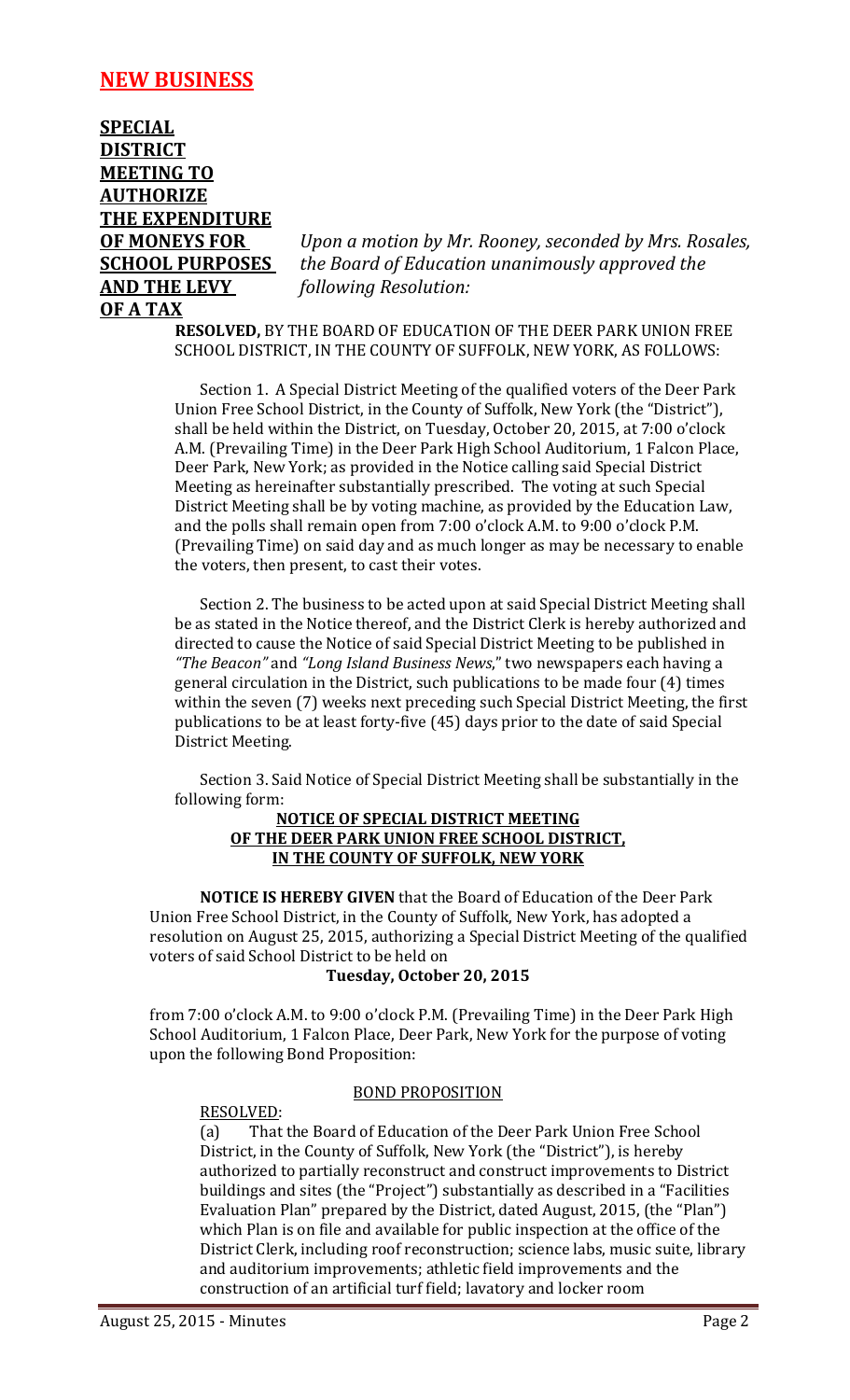improvements; parking, sidewalk, building entrance and façade improvements; security enhancements; removal of asbestos hazards and window replacement; all of the foregoing to include the original furnishings, equipment, machinery, apparatus and ancillary or related site, demolition and other work required in connection therewith; and to expend therefor, including preliminary costs and costs incidental thereto and to the financing thereof, an amount not to exceed the estimated total cost of \$17,000,000; provided that the estimated costs of the components of the Project as set forth in the Plan may be reallocated among such components if the Board of Education shall determine that such reallocation is in the best interest of the District; 

(b) that a tax is hereby voted in the aggregate amount of not to exceed \$17,000,000 to pay such cost, said tax to be levied and collected in installments in such years and in such amounts as shall be determined by said Board of Education; and

(c) that in anticipation of said tax, obligations of the District are hereby authorized to be issued in the principal amount of not to exceed \$17,000,000 and a tax is hereby voted to pay the interest on said obligations as the same shall become due and payable.

Such Bond Proposition shall appear on the ballot label to be inserted in the voting machines used for voting at said Special District Meeting in substantially the following condensed form:

#### **BOND PROPOSITION**

YES NO

#### RESOLVED:

(a) That the Board of Education of the Deer Park Union Free School District, in the County of Suffolk, New York (the "District"), is hereby authorized to partially reconstruct and construct improvements to District buildings and sites, and to expend therefor, including preliminary costs and costs incidental thereto and to the financing thereof, an amount not to exceed the estimated total cost of  $$17,000,000$ ; (b) that a tax is hereby voted in the aggregate amount of not to exceed  $$17,000,000$  to pay such cost, said tax to be levied and collected in installments in such years and in such amounts as shall be determined by said Board of Education; and (c) that in anticipation of said tax, obligations of the District are hereby authorized to be issued in the principal amount of not to exceed \$17,000,000 and a tax is hereby voted to pay the interest on said obligations as the same shall become due and payable.

The voting will be conducted by ballot on voting machines as provided in the Education Law and the polls will remain open from 7:00 o'clock A.M. to 9:00 o'clock P.M. (Prevailing Time) and as much longer as may be necessary to enable the voters then present to cast their ballots.

NOTICE IS HEREBY FURTHER GIVEN, that personal registration is required pursuant to either §2014 of the Education Law or Article 5 of the Election Law. If a voter has heretofore registered pursuant to  $\S2014$  of the Education Law and has voted at an annual or special district meeting within the last four  $(4)$  calendar years (since January 1, 2011), he or she is eligible to vote at said Special District Meeting. All others who wish to vote must register.

The Board of Registration will meet for the purpose of registering all qualified voters of the District on Tuesday October 6, 2015 and Wednesday October 7, 2015, between the hours of  $8$  o'clock A.M. and  $2$  o'clock P.M. (Prevailing Time) at the Administration Building, 1881 Deer Park Avenue, Deer Park, New York, and on Wednesday, October 14, 2015 from 4 o'clock P.M. and 8 o'clock P.M. at the Deer Park High School, 1 Falcon Place, to add any additional names to the register to be used at the Special District Meeting, at which time any person shall be entitled to have his/her name placed upon such register, provided that at such meeting of the Board of Registration he/she is known or proven to the satisfaction of such Board of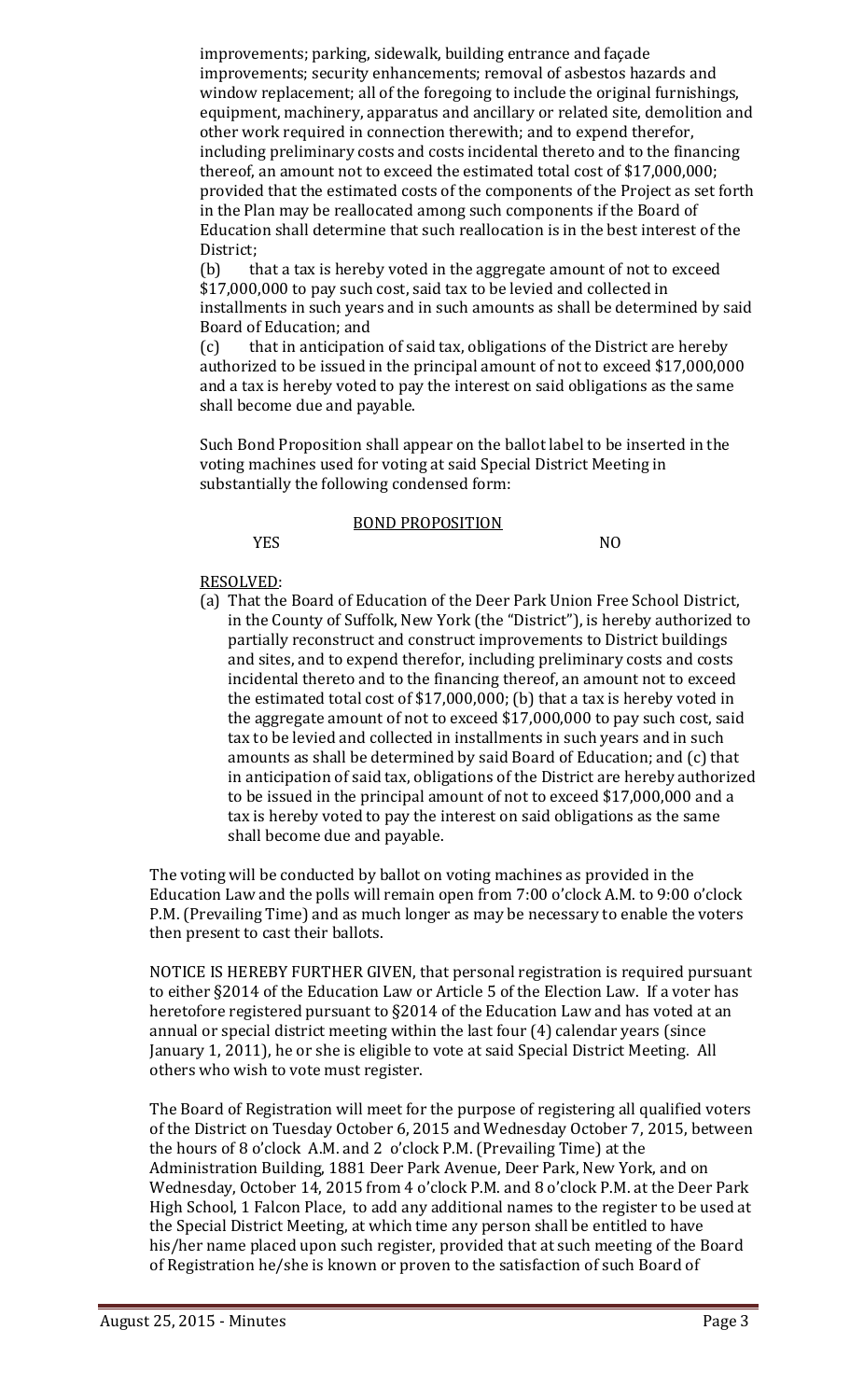Registration to be then or thereafter entitled to vote at said Special District Meeting for which such register is prepared.

The register of the District will be filed in the office of the District Clerk, at the District's Administration Building at 1881 Deer Park Avenue, Deer Park, New York, and will be open for inspection by qualified voters of the District between the hours of 9:00 A.M. and 4:00 P.M. (Prevailing Time) on each of the five days prior to the date set for the Special District Meeting, except Sunday, and on Saturday, October 17, 2015, by appointment only.

NOTICE IS FURTHER GIVEN that applications for absentee ballots may be applied for at the office of the District Clerk, 1881 Deer Park Avenue, Deer Park, New York on any school day between the hours of 9:00 o'clock A.M. and 4:00 o'clock P.M. (Prevailing Time). If the ballot is to be mailed to the voter, the completed application must be received by the District Clerk no later than October 13, 2015. If the ballot is to be delivered personally to the voter at the office of the District Clerk, the completed application must be received by the District Clerk no later than October 19, 2015. No absentee voter's ballot shall be canvassed unless it is received at the office of the District Clerk no later than 5:00 o'clock P.M. (Prevailing Time) on October 20, 2015. 

A list of all persons to whom absentee ballots shall have been issued will be available for public inspection at the office of the District Clerk of the District during regular business hours on each of the five (5) days prior to the date set for the election, except Saturday and Sunday.

| BY THE ORDER OF THE BOARD OF EDUCATION |                |
|----------------------------------------|----------------|
| Dated: August 25, 2015                 | Lisa Brennan   |
|                                        | District Clerk |

Section 4. The vote upon the Proposition to be submitted to the qualified voters shall be by ballot on voting machines, and the District Clerk is hereby authorized and directed to have the necessary ballot labels printed for the said voting machines, in form corresponding as nearly as may be with the requirements of the Education Law.

Section 5. The proceeds of the bonds authorized pursuant to the Bond Proposition set forth in Section 1 hereof, and any bond anticipation notes issued in anticipation of said bonds, may be applied to reimburse the District for expenditures made for the purpose or purposes for which said bonds are authorized. The foregoing statement of intent with respect to reimbursement is made in conformity with Treasury Regulation Section 1.150-2 of the United States Treasury Department.

Section 6. This resolution shall take effect immediately.

## **ADDITIONAL DISTRICT** *Resolution:* **MEETING**

**RESOLUTIONS** *Upon a motion by Mr. Rooney, seconded by Mrs. Rosales,*  **FOR SPECIAL** *the Board of Education unanimously approved the following*

> **RESOLVED**, that the following Resolutions pertain to the Special District Meeting on October 20, 2015.

**Designation of Permanent Chairperson and Acting Clerk:** The District Clerk, Lisa Brennan is hereby appointed to serve as permanent chairperson of the Special District Meeting; and Concetta Bertelle is hereby appointed as acting clerk to serve in absence or inability of the District Clerk to act on the day of the vote.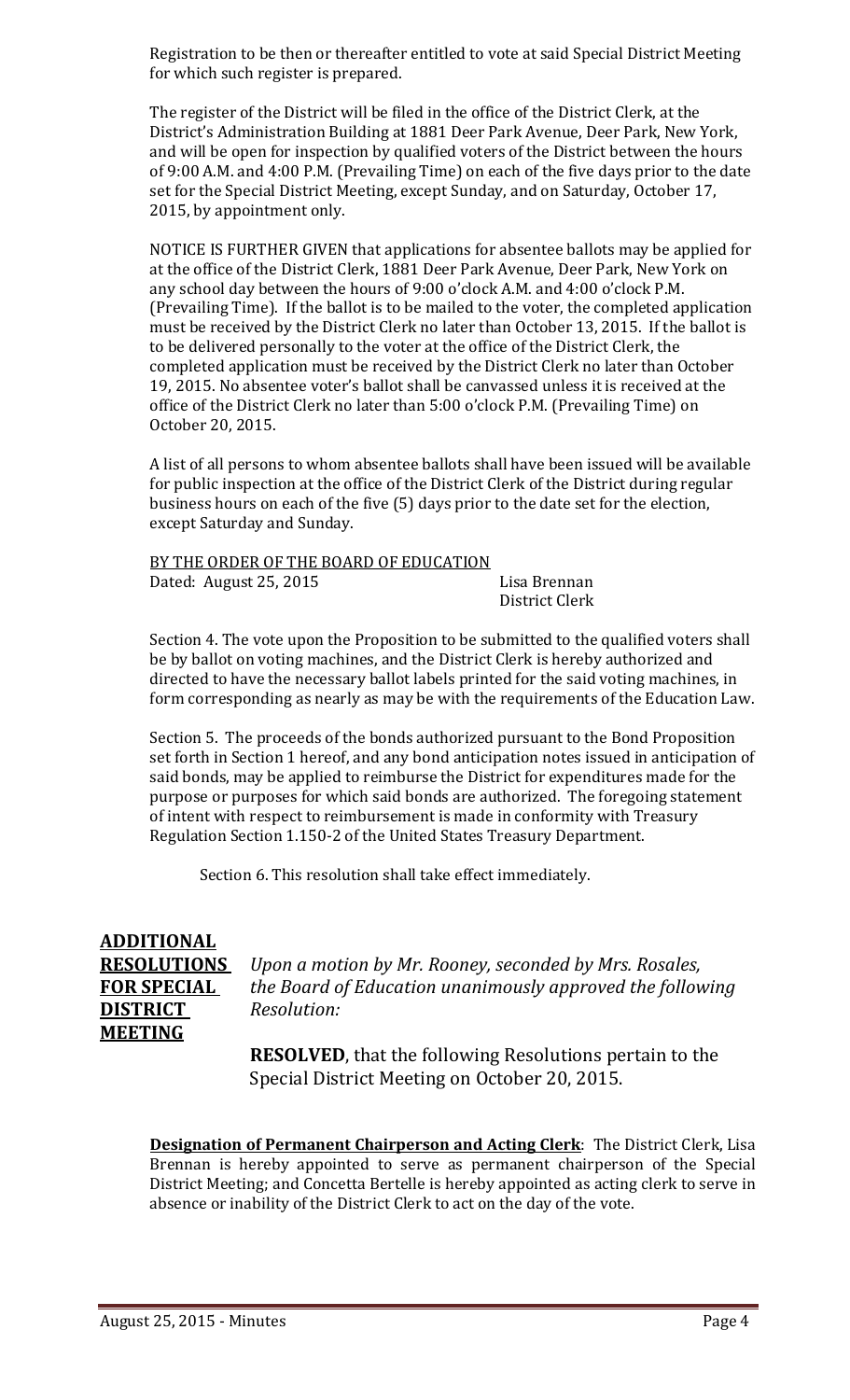**Appointment of Election Inspectors:** The following qualified voters of said School District are hereby appointed as the election inspectors for the Special District Election: 

> Elena Scaglione Lisa Hofacker Lucy Caldone Darlene Piazza Concetta Bertelle Denise Piccininni Angela Mento Terri Altadonna Rose Olis **Pat Alfano Gail Heffernan** Eileen Hickey Rosemary Gatti Anne Sheppard Helene Muenkel Jody LaBella Gina Vogler

Appointment of Board of Registration: The following four duly qualified voters of said School District are hereby appointed as members of the Board of Registration of said School District until 30 days following the Annual Election and Budget Vote:

Lisa Brennan Concetta Bertelle Rose Olis Rosemary Gatti

**Authority to Hire Substitutes:** In the event that any of the above election inspectors or Board of Registration members is unable to serve, the District Clerk is authorized to hire substitutes as needed.

**Compensation of Election Workers:** Each election inspector and Board of Registration member shall be entitled to compensation at the rate of \$12.00/hr. The District Clerk is hereby authorized and directed to give written notice of appointment to the persons herein respectively appointed as election inspectors and registrars said Special District Meeting.

### **SECOND READING OF POLICY** *Resolution:* **#6710**

**AND** *Upon a motion by Mrs. Rosales, seconded by Ms. Guli Grunseich,* **APPROVAL** *the Board of Education unanimously approved the following* 

> **RESOLVED**, that the Board of Education approve the following policy as accepted and adopted by the Board of Education and placed in the Board of Education Policy Manual.

• Policy  $#6710$  – Purchasing Authority

| <b>ACCEPTANCE</b> |                                                                     |
|-------------------|---------------------------------------------------------------------|
| $OF$              |                                                                     |
| <b>MONETARY</b>   | Upon a motion by Ms. Gulli Grunseich, seconded by Mrs. Elliott,     |
| <b>DONATION</b>   | the Board of Education unanimously approved the following           |
| <b>TO JFK</b>     | Resolution:                                                         |
| <b>SCHOOL</b>     |                                                                     |
|                   | <b>RESOVLED</b> , that the Board of Education approve the following |
|                   | donation:                                                           |

• Tanger Kids \$1,000 deposited into the JFK Tanger Grant Acct.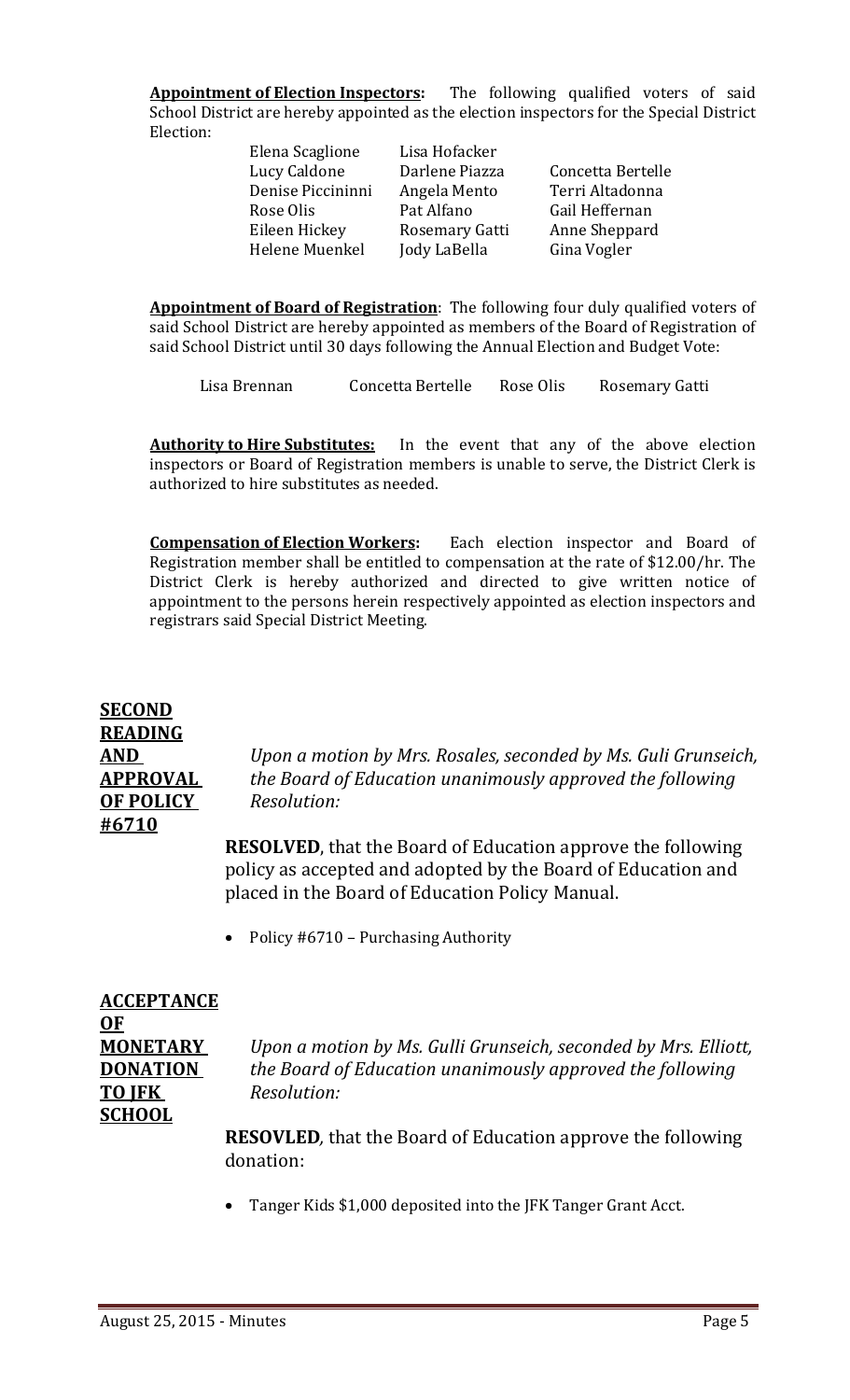**APPROVAL** *Upon a motion by Mr. Centamore, seconded by Mrs. Elliott,*  **OF** *the Board of Education unanimously approved the following* **SCHEDULES** *Schedules collectively:*

### **NON‐INSTRUCTIONAL**

#### **SCHEDULE ‐‐ CS ‐‐CHANGE OF SALARY/ STATUS (Non‐Instructional)**

#### **Cheryl Anderson**

Deer Park High School Position: Security Guard Salary/Step: \$18.00/hour Effective  $7/1/2015$ 

#### **Ametti Billings**

Deer Park High School Position: Security Guard Salary/Step: \$18.00/hour Effective  $7/1/2015$ 

#### **Rourke Camoin**

District Wide Position: Security Guard Salary/Step: \$20.00/hr Effective  $7/1/2015$ 

#### **Frank Cassano**

District Wide Position: Security Guard Salary/Step: \$20.00/hour Effective  $7/1/2015$ 

#### **Joseph Courtney**

District Wide Position: Security Guard Salary/Step: \$18.00/hour Effective  $7/1/2015$ 

#### **John D'Abbraccio**

Deer Park High School Position: Security Guard Salary/Step: \$18.00/hour Effective  $7/1/2015$ 

#### **Joseph D'Attoma**

Deer Park High School Position: Security Guard Salary/Step: \$18.00/hour Effective  $7/1/2015$ 

#### **Michael Delligatti**

John F Kennedy Intermediate School Position: Night Custodian Salary/Step: \$47,582 Step 1 Effective 7/13/2015 Salary prorated at \$46,484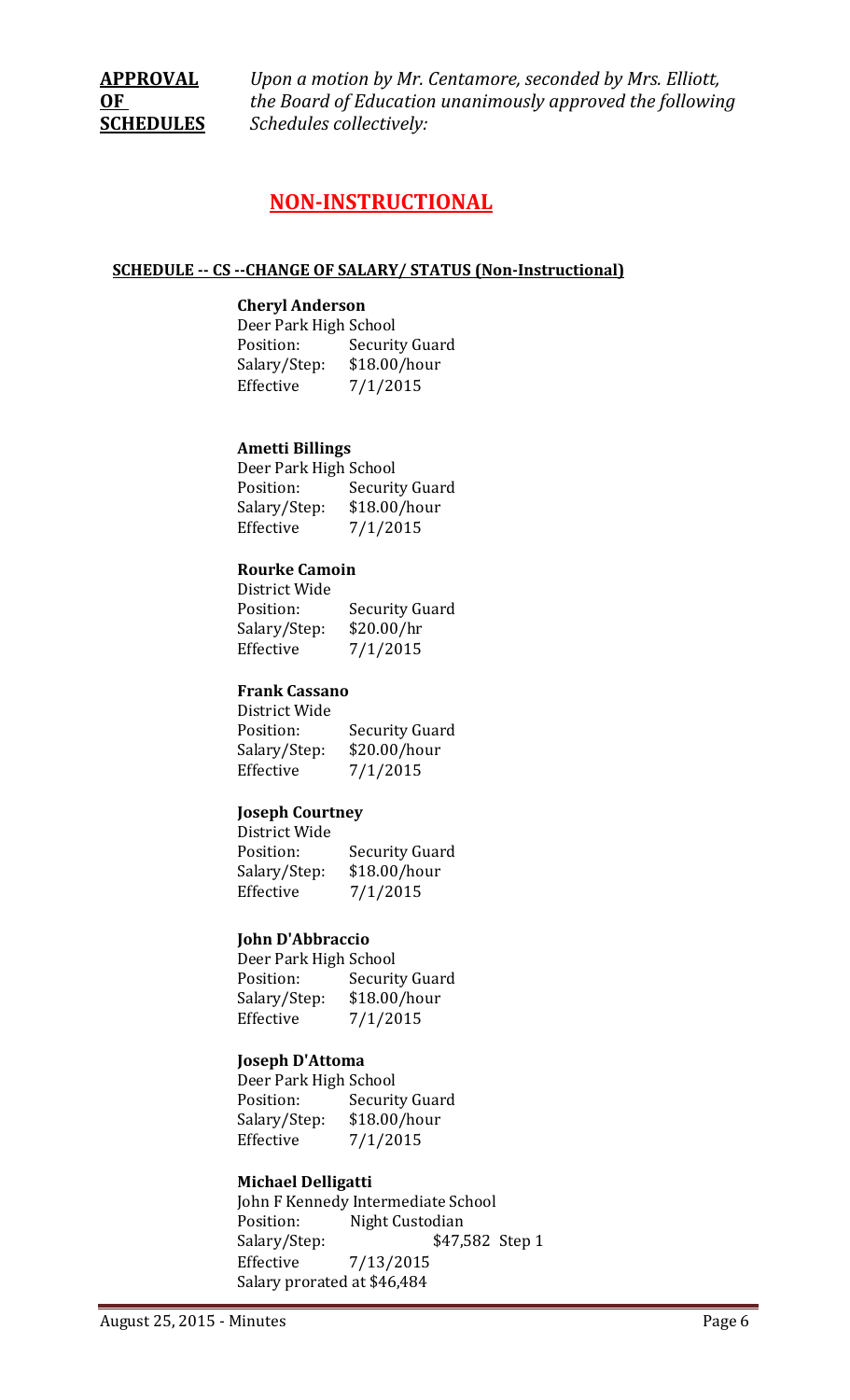#### **Jeremiah Dunne**

John F Kennedy Intermediate School Position: Security Guard Salary/Step: \$18.00/hour Effective  $7/1/2015$ 

#### **Joseph Dunne**

| Security Guard |
|----------------|
| \$18.00/hour   |
| 7/1/2015       |
|                |

#### **Justin Giordano**

John Quincy Adams School Position: Security Guard Salary/Step: \$18.00/hour Effective  $7/1/2015$ 

#### **Brian Hession**

 Washington Position: Network & Systems Specialist I Salary/Step: No Change Effective  $7/17/2015$ 

#### **Omar Jones**

May Moore School Position: Security Guard Salary/Step: \$18.00/hour Effective  $7/1/2015$ 

#### **David Lewis**

Deer Park High School Position: Security Guard Salary/Step: \$18.00/hour Effective  $7/1/2015$ 

#### **David Lopez**

Deer Park High School Position: Security Guard Salary/Step: \$18.00/hour Effective  $7/1/2015$ 

#### **Robert Lotito**

District Wide Position: Security Guard Salary/Step: \$18.00/hour Effective  $7/1/2015$ 

#### **Richard Mattern**

District Wide Position: Security Guard Salary/Step: \$18.00/hour Effective  $7/1/2015$ 

#### **Hector Polo**

Deer Park High School Position: Security Guard Salary/Step: \$18.00/hour Effective  $7/1/2015$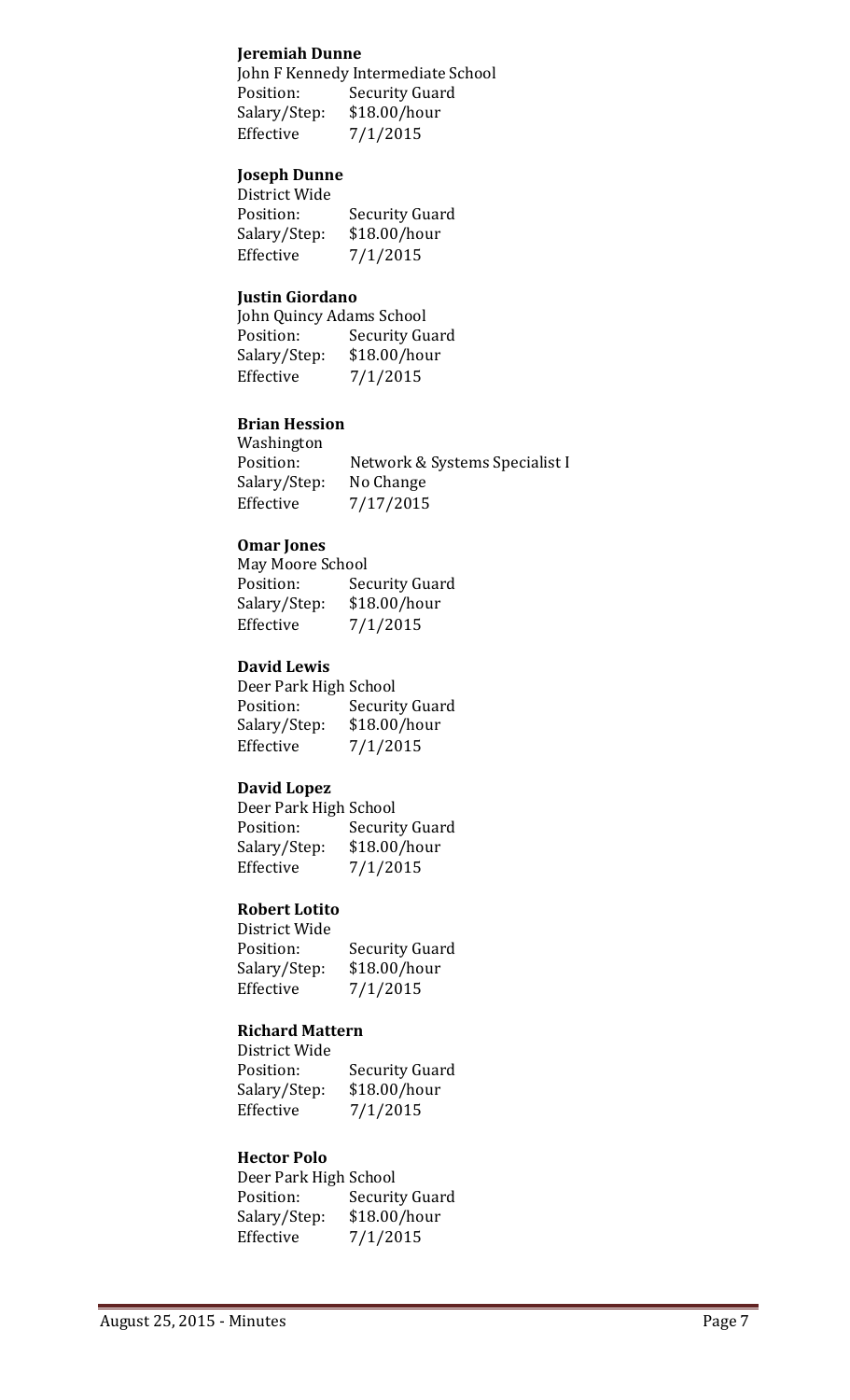#### **Jose Seda**

Deer Park High School Position: Security Guard Salary/Step: \$18.00/hour Effective  $7/1/2015$ 

#### **Lee Sorensen**  $\mathbf{D}$  by  $\mathbf{M}$   $\mathbf{D}$  and  $\mathbf{D}$

| DISTRICT WIDE |                       |
|---------------|-----------------------|
| Position:     | <b>Security Guard</b> |
| Salary/Step:  | \$18.00/hour          |
| Effective     | 7/1/2015              |
|               |                       |

#### **James Sweeney**

| Robert Frost Middle School |                |
|----------------------------|----------------|
| Position:                  | Security Guard |
| Salary/Step:               | \$18.00/hour   |
| Effective                  | 7/1/2015       |

#### **SCHEDULE ‐‐ NN ‐‐APPOINTMENTS (Non‐Instructional)**

#### **Cesar Allain**

 Memorial Position: Network & Systems Technician Salary/Step: \$43,964 Step 1 Effective  $8/17/2015$ Salary prorated at \$38,722

#### **Barbara Cornelia**

John F Kennedy Intermediate School Position: Non-Instructional (Cafeteria) Aide Salary/Step: \$15.26 per hour Effective 9/1/2015

#### **Maryanna Diaz**

John F Kennedy Intermediate School Position: Non-Instructional (Cafeteria) Aide Salary/Step: \$15.26 per hour Effective  $9/1/2015$ 

#### **Kirstyn Dunn**

John F Kennedy Intermediate School Position: Non-Instructional (Cafeteria) Aide Salary/Step: \$15.26 per hour Effective  $9/1/2015$ 

#### **Lisa Hofacker**

John F Kennedy Intermediate School Position: Non-Instructional (Cafeteria) Aide Salary/Step: \$15.26/hour Effective  $9/1/2015$ 

#### **Denise Mastrangelo**

Deer Park High School Position: Part-time (.5) Clerk Typist Salary/Step: \$40,751 Step 1 Effective 8/24/2015 Salary prorated at \$17,554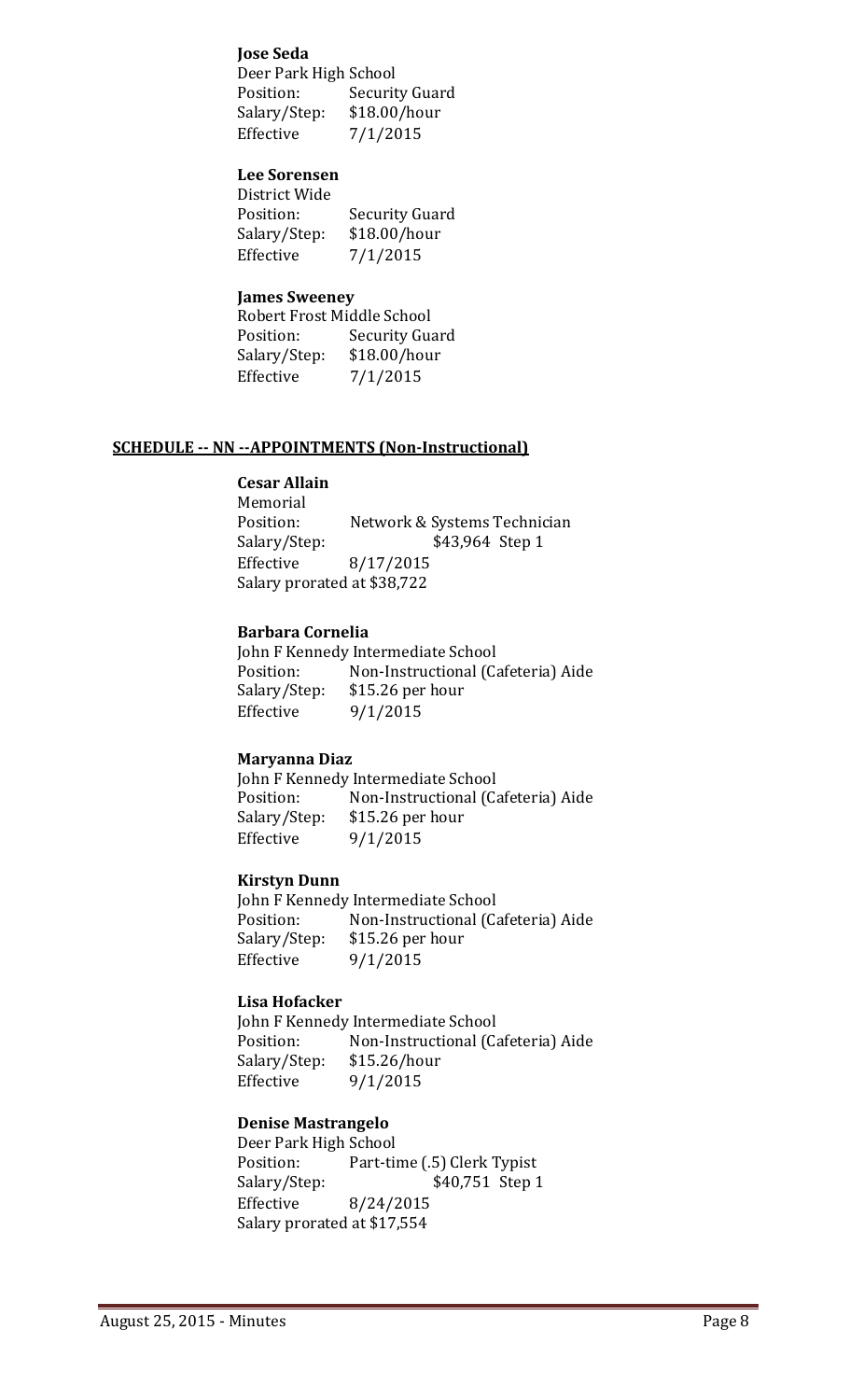#### **Denise Mastrangelo**

Deer Park High School Position: Part-Time Clerk Typist Salary/Step: \$40,751 Effective 8/27/2015 Prorated Salary \$17,319

#### **Elizabeth Maxaner**

John F Kennedy Intermediate School Position: Non-Instructional (Cafeteria) Aide Salary/Step: \$15.26 per hour Effective  $9/1/2015$ 

#### **Kelly Vangeli**

John F Kennedy Intermediate School Position: Non-Instructional (Cafeteria) Aide Salary/Step: \$15.26 per hour Effective  $9/1/2015$ 

#### **SCHEDULE ‐‐ NNPS ‐‐PER DIEM SUBSTITUTES (Non‐Instructional)**

#### **Debra Duffy**

| Substitute Non-Instructional Aide |
|-----------------------------------|
| Salary/Step: \$9 per hour         |
| 9/1/2015                          |
|                                   |

#### **Debra Duffy**

| District Wide |                         |
|---------------|-------------------------|
| Position:     | Substitute Clerk Typist |
| Salary/Step:  | \$12 per hour           |
| Effective     | 9/1/2015                |
|               |                         |

#### **Lisa Hofacker**

District Wide Position: Substitute Non-Instructional Aide Salary/Step: \$9 per hour Effective  $9/1/2015$ 

#### **Irene Moschouris**

District Wide Position: Substitute Non-Instructional Aide Salary/Step: \$9 per hour Effective  $9/1/2015$ 

#### **SCHEDULE ‐‐ NNS ‐‐REGULAR (PERMANENT) SUBSTITUTES (Non‐Instructional)**

#### **Holly Giovi**

District Wide Position: Perm Sub Float Nurse Salary/Step: \$150/day Effective  $9/1/2015$ 

#### **SCHEDULE ‐‐ OO ‐‐RESIGNATIONS / RETIREMENTS / REMOVALS / TERMINATIONS (Non‐Instructional)**

#### **Camille Bjelke**

John F Kennedy Intermediate School Position: 2.5 hour Non-Instructional Aide Salary/Step: Effective 8/12/2015 Resignation. No outstanding obligation to the district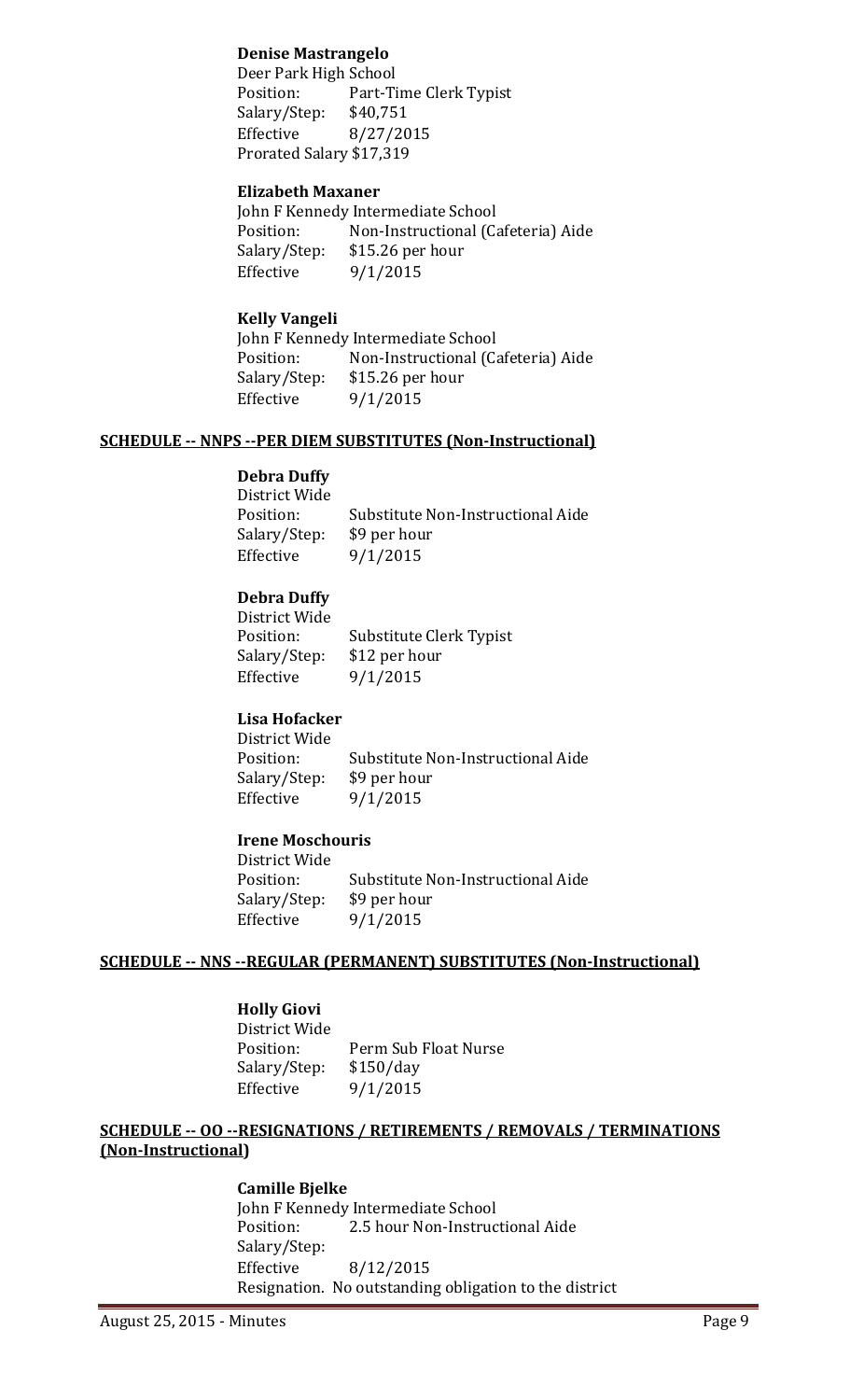**Maureen Dunn** District Wide Position: School Nurse Salary/Step: Effective  $8/8/2015$ Resignation. No outstanding obligation to the district

#### **SCHEDULE ‐‐ QQ ‐‐LEAVES OF ABSENCE (Non‐Instructional)**

#### **Harold Breun**

 Memorial Position: Maintenance Lead Salary/Step: Effective  $7/11/2015 - 10/9/2015$ Extension of Unpaid Medical LOA (Worker's Comp)

#### **Helene Horodnicki**

May Moore School Position: School Nurse Salary/Step: Effective  $9/1/2015 - 10/14/2015$ Paid Medical LOA

#### **Rita Smith**

 Transportation Position: Clerk Typist Salary/Step: Effective 6/28/2015 - 7/24/2015 Change of Dates for Paid LOA (FMLA) Returned early.

#### **Lauren von Ende**

District Office Position: Purchasing Agent Salary/Step: Effective  $7/10/2015 - 7/24/2015$ Change of Dates for extension of LOA (FMLA) Returned early.

#### **SCHEDULE ‐‐ TPA ‐‐TEMPORARY ASSIGNMENT (Non‐Instructional)**

#### **Tammie Negri**

 Transportation Position: Summer School Bus Aide Salary/Step: \$18.26/hr Effective  $7/6/2015 - 8/14/2015$ 

#### **INSTRUCTIONAL**

#### **SCHEDULE ‐‐ CSS ‐‐CHANGE OF STATUS / SALARY (Instructional)**

#### **Heather Stewart**

Deer Park High School Position: Curriculum Associate for Social Studies & Family & Consumer Science 6-12 Salary/Step: \$109,546 Effective  $9/1/2015$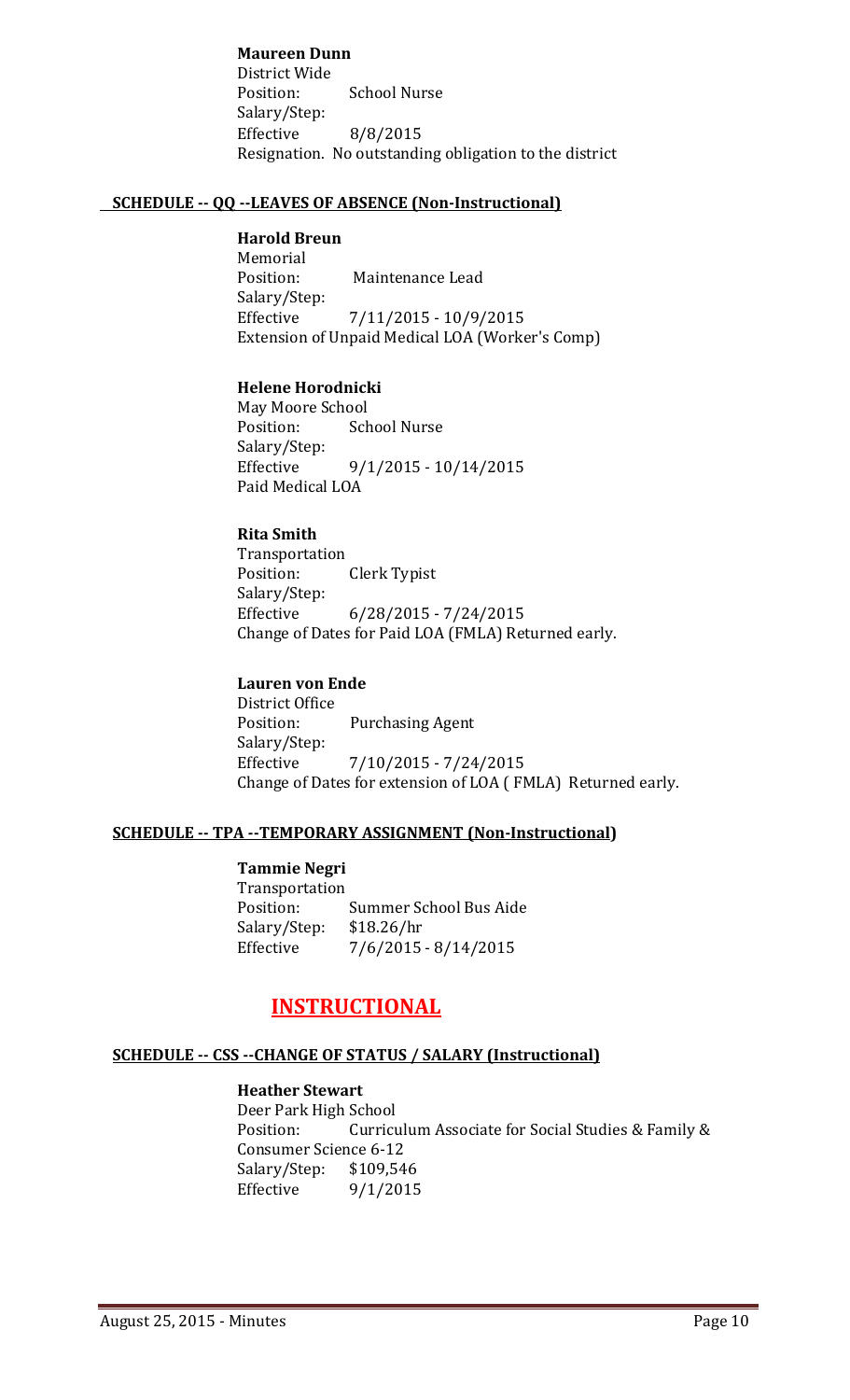#### **Lori Sullivan**

Robert Frost Middle School Position: Special Education Teacher Salary/Step: Effective  $9/1/2015 - 8/31/2018$ Change in Tenure Date. Due to prior tenure as Teaching Assistant

#### **Jachan Watkis**

Deer Park High School Position: Curriculum Associate for Science & Technology 6-12 Salary/Step: \$107,000 Effective  $9/1/2015$ 

#### **John Watson**

Deer Park High School Position: Curriculum Associate for Math & Business 6-12 Salary/Step: \$108,628 Effective 9/1/2015

#### **SCHEDULE ‐‐ L ‐‐PART‐TIME APPOINTMENTS (Instructional)**

#### **Salvatore Finocchiaro**

John F Kennedy Intermediate School Position: ... 2 Special Education Teacher Salary/Step: \$62,908 MA/Step 2 Effective 9/1/2015 - 6/30/2016 Salary prorated at \$12,582

#### **Amanda Luciano**

Deer Park High School Position: .4 School Psychologist Salary/Step:  $$61,524 \text{ MA}/\text{Step 1}$ Effective 9/1/2015 - 6/30/2016 Salary prorated at \$24,609.60

#### **Alison Sweeney**

District Wide Position: .4 School Psychologist Salary/Step: \$61,524 MA/Step 1 Effective  $9/1/2015 - 6/30/2016$ Salary prorated at \$24,609.60

#### **SCHEDULE ‐‐ N ‐‐PROBATIONARY TEACHER (Instructional)**

#### **Joseph Buscarino**

Deer Park High School Position: ENL Teacher Salary/Step: \$61,524 MS/Step 1 Effective 9/1/2015 - 8/31/2019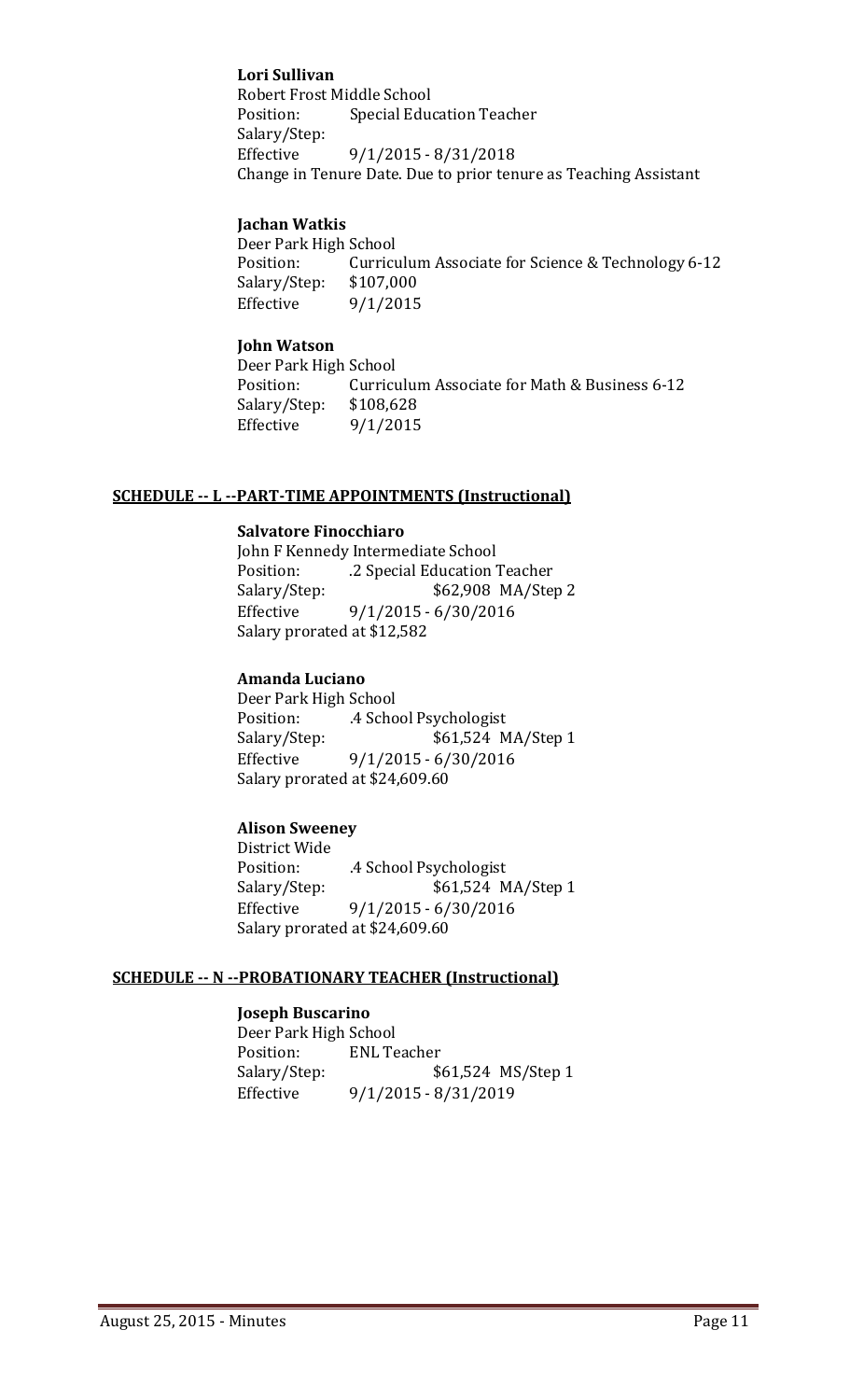#### **SCHEDULE ‐‐ NAS ‐‐ADMINSTRATIVE / SUPERVISORY APPOINTMENTS (Instructional)**

#### **Christine DiProperzio**

Deer Park High School Position: Probationary Curriculum Associate for ELA, Reading & Library Salary/Step: \$105,000 Effective 9/1/2015 - 8/31/2019

#### **Anastasia Tzortzatos**

 Memorial Position: Probationary District Administrator of Technology Salary/Step: \$120,000 Effective 8/19/2015 - 8/18/2019 Salary prorated at \$113,714

#### **SCHEDULE ‐‐ NPS ‐‐PER DIEM SUBSTITUTES (Instructional)**

#### **Ilia Alam**

District Wide Position: Per-Diem Substitute Teacher/ T.A. Salary/Step: \$110/70 per day Effective  $9/1/2015$ Certifications: Physical Education & Health

#### **Brynn Maxwell**

District Wide Position: Per-Diem Substitute Teacher/Substitute T.A. Salary/Step: \$110/70 per day Effective  $9/1/2015$ Certifications: Early Childhood B-2, Students with Disabilities B-2

#### **Kellie Micillo**

District Wide Position: Per Diem Substitute Teacher Salary/Step: \$110/day Effective  $9/1/2015$ 

#### **Jillian Miller**

District Wide Position: Per-Diem Substitute Teacher Salary/Step: \$110/day Effective  $9/1/2015$ 

#### **Matthew Moody**

District Wide Position: Per-Diem Substitute Teacher/ Substitute T.A. Salary/Step: \$110/70 per day Effective  $9/1/2015$ Certification: Social Studies

#### **Amy Serr**

District Wide Position: Per-Diem Substitute Teacher/ Substitute T.A. Salary/Step: \$110/70 per day Effective  $9/1/2015$ Certifications: Physical Education & Health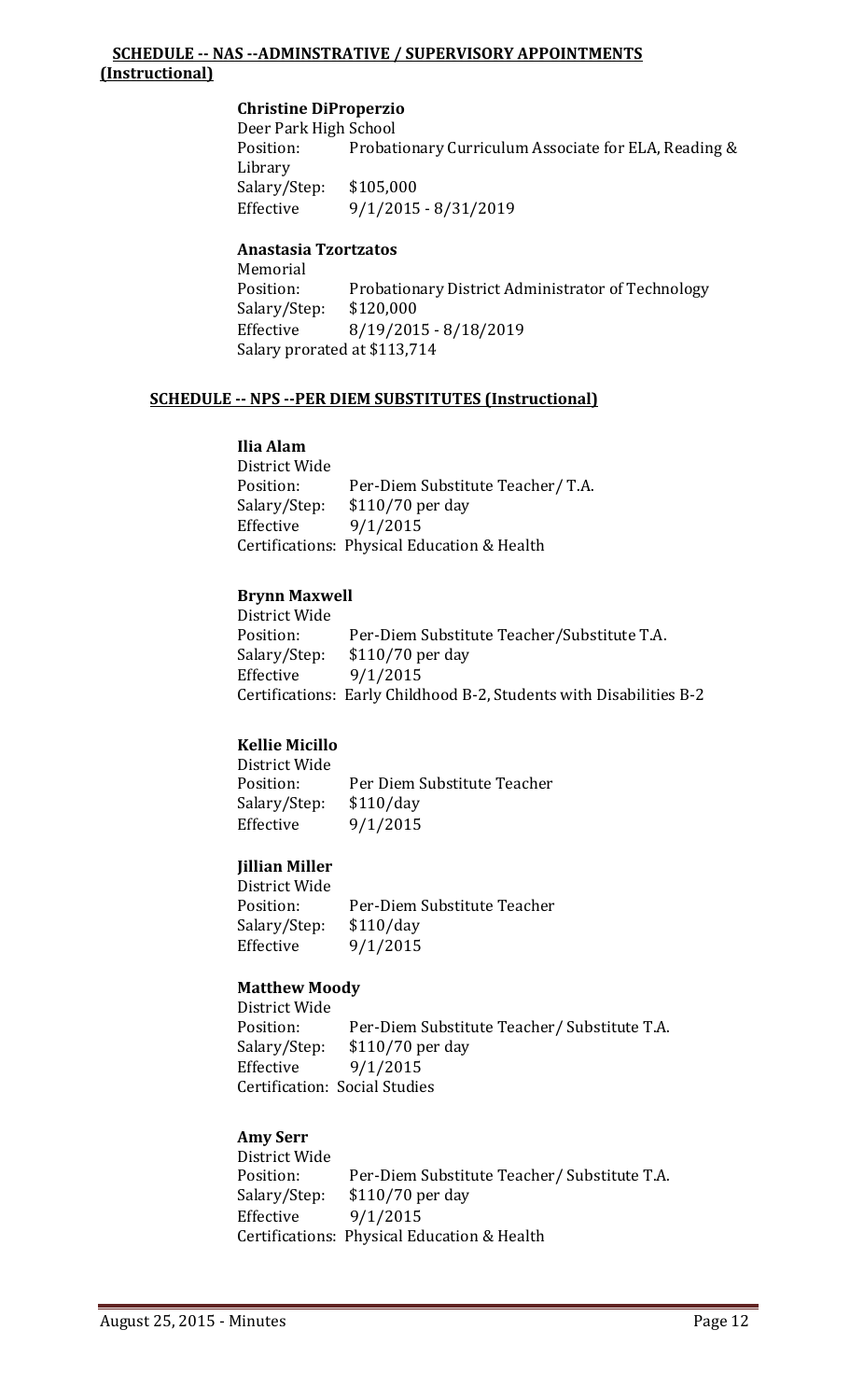#### **SCHEDULE ‐‐ NS ‐‐PERMANENT SUBSTITUTES (Instructional)**

#### **Salvatore Finocchiaro**

John F Kennedy Intermediate School Position: .8 Permanent Substitute Teacher Salary/Step: \$125 per day Effective  $9/1/2015 - 6/30/2016$ Salary prorated at \$100 per day

#### **Melissa Frischeisen**

May Moore School Position: Permanent Substitute Teacher Salary/Step: \$125/day Effective 9/1/2015 - 5/31/2016 Change of dates due to K. Noblett's leave

#### **Brynn Maxwell**

May Moore School Position: Permanent Substitute Teacher Salary/Step: \$125/day Effective  $10/1/2015 - 5/31/2016$ 

#### **Kellie Micillo**

Deer Park High School Position: Permanent Substitute Salary/Step: \$125/day Effective 9/1/2015 - 5/31/2016 Perm Sub to cover H. Nola's LOA

#### **Jillian Miller**

Robert Frost Middle School Position: Permanent Substitute Teacher Salary/Step: \$125/day Effective  $10/1/2015 - 5/31/2016$ 

#### **Matthew Moody**

Deer Park High School Position: Permanent Substitute Teacher Salary/Step: \$125/day Effective  $10/1/2015 - 5/31/2016$ 

#### **Michael Munoz**

John F Kennedy Intermediate School Position: Permanent Substitute Salary/Step: \$125/day Effective 9/1/2015 - 9/30/2015 JFK/JQA to cover for K. Zuk

#### **Michael Munoz**

Deer Park High School Position: Permanent Substitute Teacher Salary/Step: \$125/day Effective  $10/1/2015 - 5/31/2016$ 

#### **Amy Serr**

Deer Park High School Position: Permanent Substitute Teacher Salary/Step: \$125/day Effective  $10/1/2015 - 5/31/2016$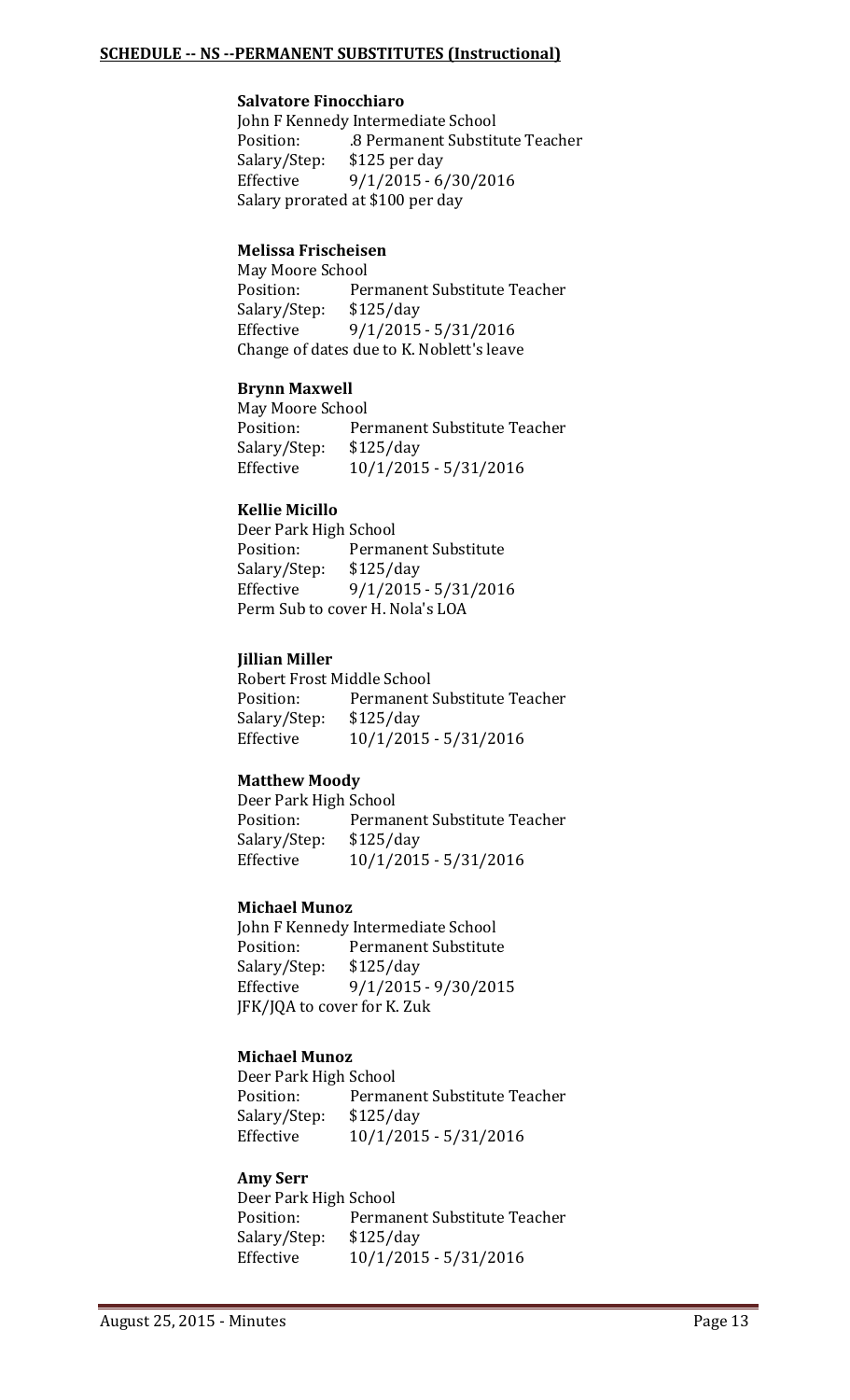#### **Sharon Stamile**

Deer Park High School Position: Permanent Substitute Teacher Salary/Step: \$125/day Effective  $10/1/2015 - 5/31/2016$ 

#### **Karyn Wrobel**

May Moore School Position: Permanent Substitute Teacher Salary/Step: \$125/day Effective  $9/1/2015 - 5/31/2016$ Change of dates due to J. Kraus' leave

#### **SCHEDULE ‐‐ NSS ‐‐SUMMER SCHOOL APPOINTMENTS (Instructional)**

#### **Francis Amendola**

Deer Park High School Position: Chemistry Regents Review Teacher Salary/Step: \$67.79/hour Effective 8/3/2015 - 8/6/2015 4 days/2hrs a day

#### **Alison Branca**

Deer Park High School Position: Earth Science Regents Review Teacher Salary/Step: \$67.79/hour Effective 8/3/2015 - 8/7/2015 5 days/2hrs a day

#### **Jessica Canale**

Deer Park High School Position: Special Education Living Environment Regents Revew Teacher Salary/Step: \$67.79/hour Effective 8/3/2015 - 8/6/2015 4 days/2hrs a day

#### **Nancy DePalo**

District Wide Position: Home School Teacher Salary/Step: \$46.03/hr Effective  $7/6/2015 - 8/14/2015$ Home Teaching for Summer School

#### **Amina Kennedy**

Deer Park High School Position: ELA Regents Review Teacher Salary/Step: \$67.79/hour Effective 8/3/2015 - 8/6/2015 4days/2hrs a day

#### **SCHEDULE ‐‐ O ‐‐RESIGNATIONS / RETIREMENTS / REMOVALS / TERMINATIONS (Instructional)**

#### **Gerard Connor**

Deer Park High School Position: Teaching Assistant Salary/Step: Effective 7/21/2015 Resignation. No outstanding obligation to the district.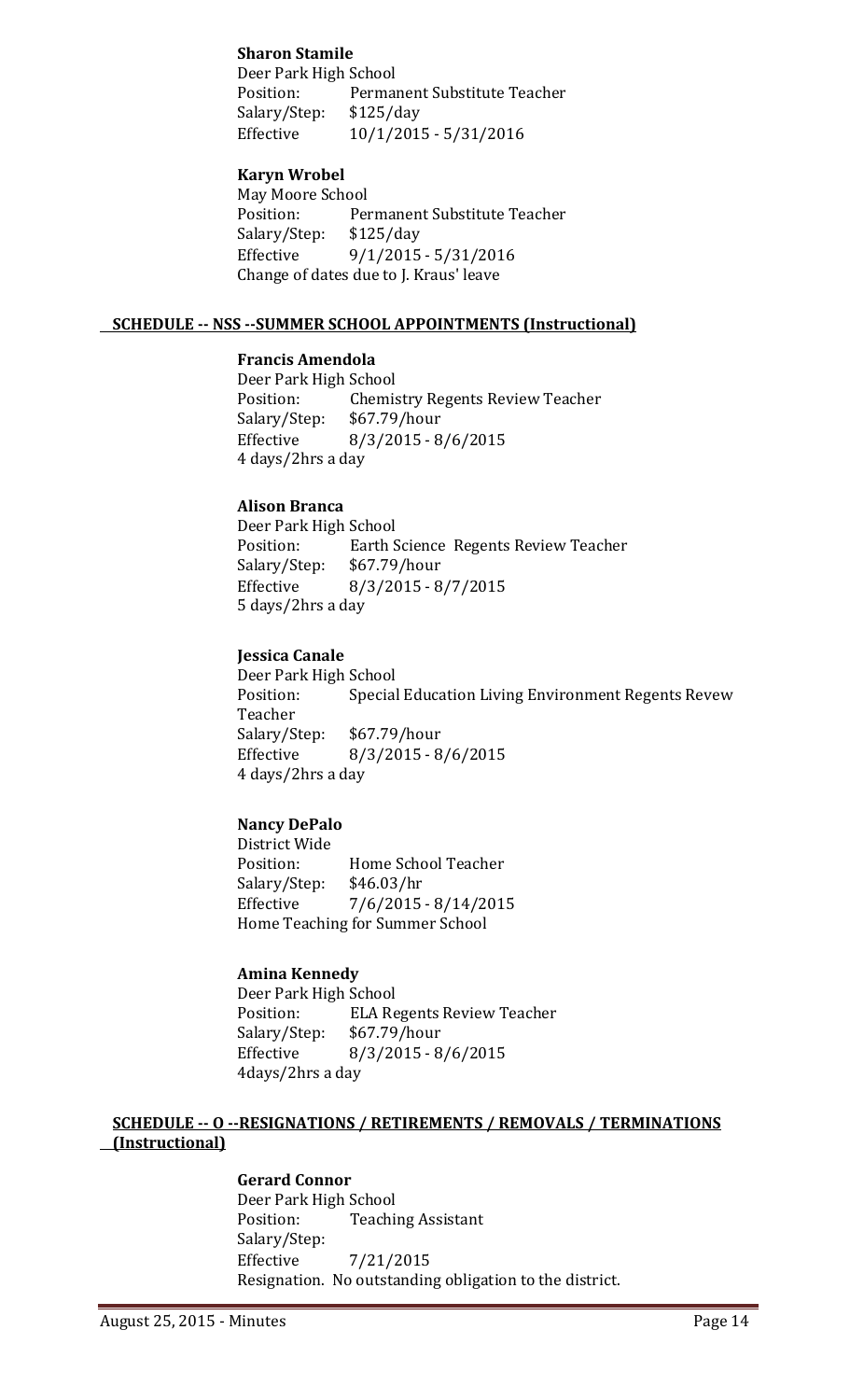#### **Christopher Coward**

District Wide Position: Per-Diem Substitute Teacher/T.A. Salary/Step: Effective  $8/12/2015$ Termination. No outstanding obligation to the district.

#### **Robert Franco**

Deer Park High School Position: Permanent Substitute/Per-Diem Substitute/Boys Varsity Soccer Coach Salary/Step: Effective  $8/4/2015$ Resignation. No outstanding obligation to the district

#### **Jillian Miller**

Robert Frost Middle School Position: Teaching Assistant Salary/Step: Effective 7/20/2015 Resignation as T.A. to accept position as Permanent Substitute in our district.

#### **Robert Molloy**

Deer Park High School Position: Teaching Assistant Salary/Step: Effective 8/14/2015 Resignation. No outstanding obligation to the district.

#### **Jennifer Moreno**

May Moore School Position: .5 Art Teacher Salary/Step: Effective 7/28/2015 Resignation. No outstanding obligation to the district

#### **Christina Poppe**

Deer Park High School Position: Curriculum Associate ELA, Reading & Library Salary/Step: Effective 8/14/2015 Resignation. No outstanding obligation to the district.

#### **Nicole Raganella**

John F Kennedy Intermediate School Position: Teaching Assistant Salary/Step: Effective 7/15/2015 Resignation. No outstanding obligation to the district.

#### **Charles Rocco**

District Wide Position: Per-Diem Substitute Teacher Salary/Step: Effective  $7/1/2015$ Resignation. No outstanding obligation to the district.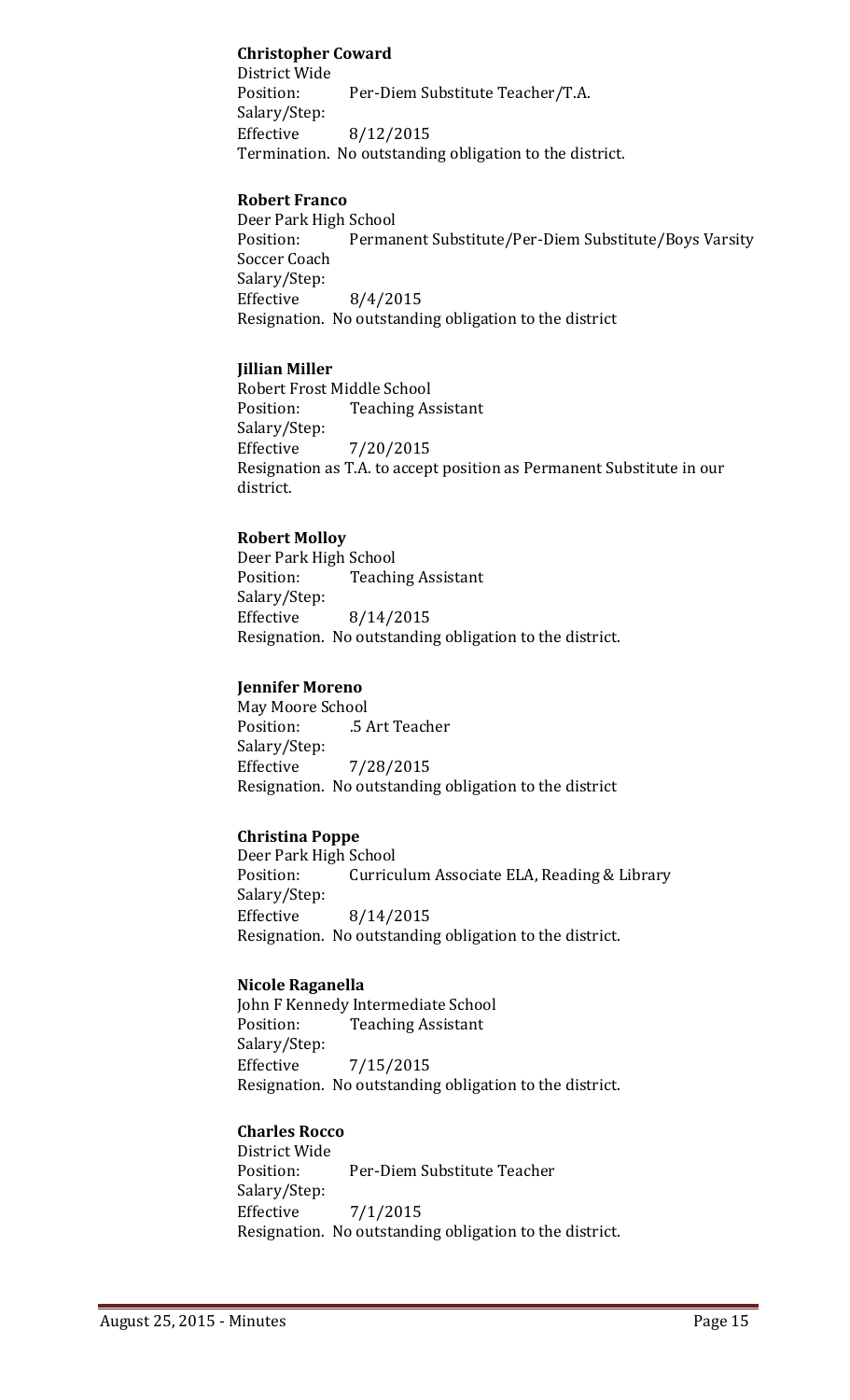#### **James Spampinato**

Deer Park High School Position: **JV Boys Soccer Coach**  Salary/Step: Effective  $8/6/2015$ Resignation as JV soccer coach to accept position as Varsity soccer coach

#### **Nicole Turner**

District Wide Position: Per Diem Substitute Teacher Salary/Step: Effective  $7/5/2015$ Resignation. No outstanding obligation to the district.

#### **SCHEDULE ‐‐ Q ‐‐LEAVES OF ABSENCE (Instructional)**

#### **Christine DiProperzio**

Deer Park High School Position: ELA Teacher Salary/Step: Effective  $9/1/2015 - 6/30/2016$ Leave of Absence as ELA Teacher in order to accept position as Curriculum Associate

#### **Heather Nola**

Robert Frost Middle School Position: World Language Teacher Salary/Step: Effective 9/1/2015 - 10/30/2015 CHANGE OF DATES:  $9/1/15-9/18/15$  Paid Maternity LOA (FMLA) 9/19/15-10/30/15 Unpaid Maternity LOA (FMLA)

#### **SCHEDULE ‐‐ TA ‐‐PROBATIONARY TEACHING ASSISTANT (Instructional)**

#### **Joseph Iglio**

John F Kennedy Intermediate School Position: Probationary Teaching Assistant Salary/Step: \$28,041 Effective 9/1/2015 - 8/31/2019

#### **Melissa Mangiapanella**

Robert Frost Middle School Position: Probationary Teaching Assistant Salary/Step: \$28,041 Effective  $9/1/2015 - 8/31/2019$ 

#### **Kaitlyn Sullivan**

Deer Park High School Position: Probationary Teaching Assistant Salary/Step: \$28,041 Effective 9/1/2015 - 8/31/2019

#### **SCHEDULE ‐‐ TR ‐‐TRANSFERS (Instructional)**

#### **Helen Annaruma**

John F Kennedy Intermediate School Position: Teaching Assistant Salary/Step: Effective  $9/1/2015$ Transfer from RF to JFK due to changes in building and student needs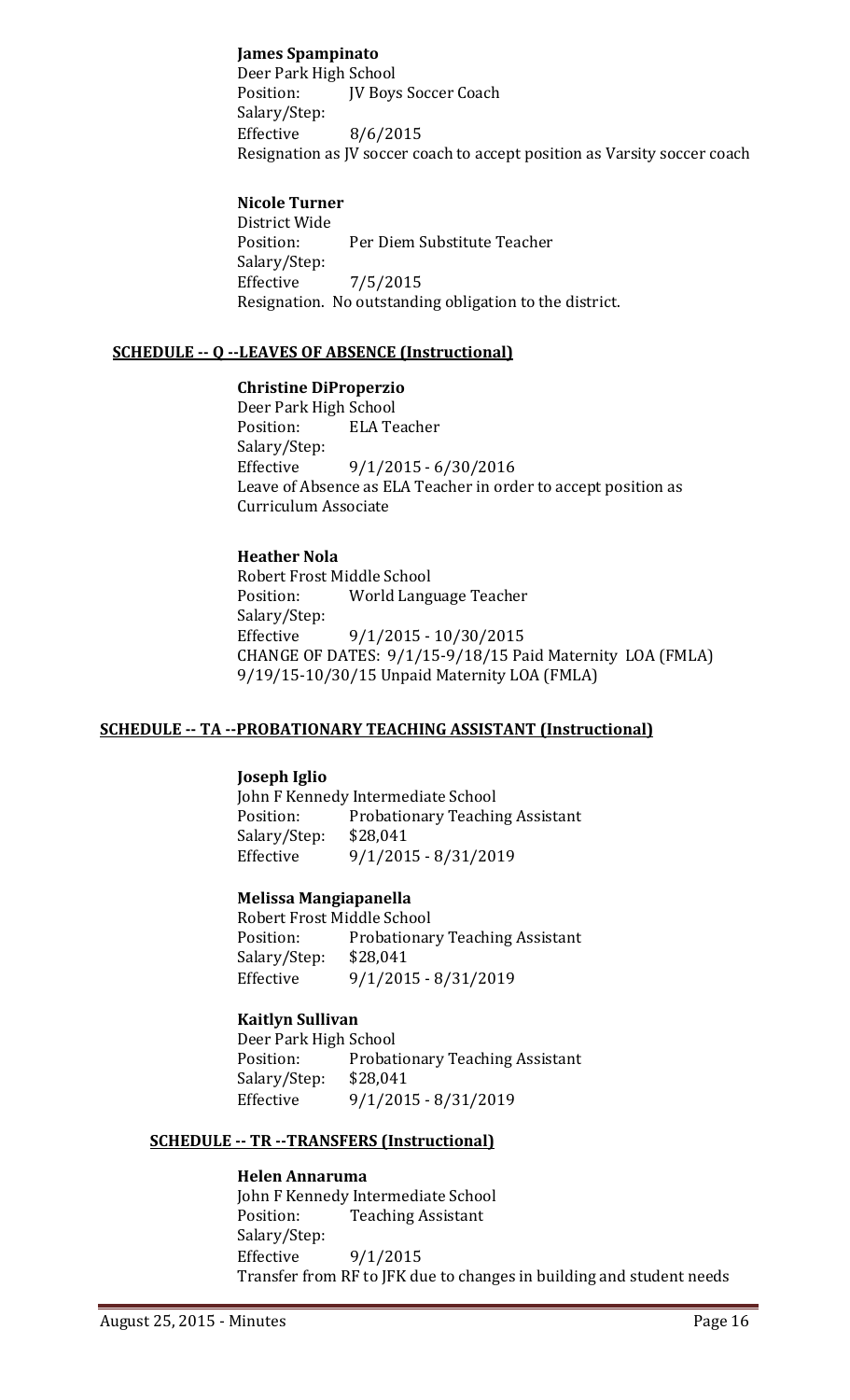#### **Heather Hickam**

Deer Park High School Position: Teaching Assistant Salary/Step: Effective  $9/1/2015$ Transfer from RF to HS due to changes in building and student needs

#### **Kelly Intartaglia**

John F Kennedy Intermediate School Position: Teaching Assistant Salary/Step: Effective  $9/1/2015$ Transfer from JQA to JFK due to changes in building and student needs

#### **Laurie Johnson**

Deer Park High School Position: Teaching Assistant Salary/Step: Effective  $9/1/2015$ Transfer from RF to HS due to changes in building and student needs

#### **Regina LaManna**

Robert Frost Middle School Position: Teaching Assistant Salary/Step: Effective  $9/1/2015$ Transfer from MM to RF due to changes in building and student needs

#### **Robert Molloy**

John F Kennedy Intermediate School Position: Teaching Assistant Salary/Step: Effective  $9/1/2015$ Transfer from HS to JFK due to changes in building and student needs

#### **Zahida Nazir**

John F Kennedy Intermediate School Position: Teaching Assistant Salary/Step: Effective  $9/1/2015$ Transfer from RF to JFK due to changes in building and student needs

#### **Susan Ortega**

May Moore School Position: Teaching Assistant Salary/Step: Effective 9/1/2015 - 6/30/2016 Transfer from JFK to MM due to building and student needs

#### **Jeremy Smith**

John F Kennedy Intermediate School Position: Teaching Assistant Salary/Step: Effective  $9/1/2015$ Transfer from MM to JFK due to changes in building and student needs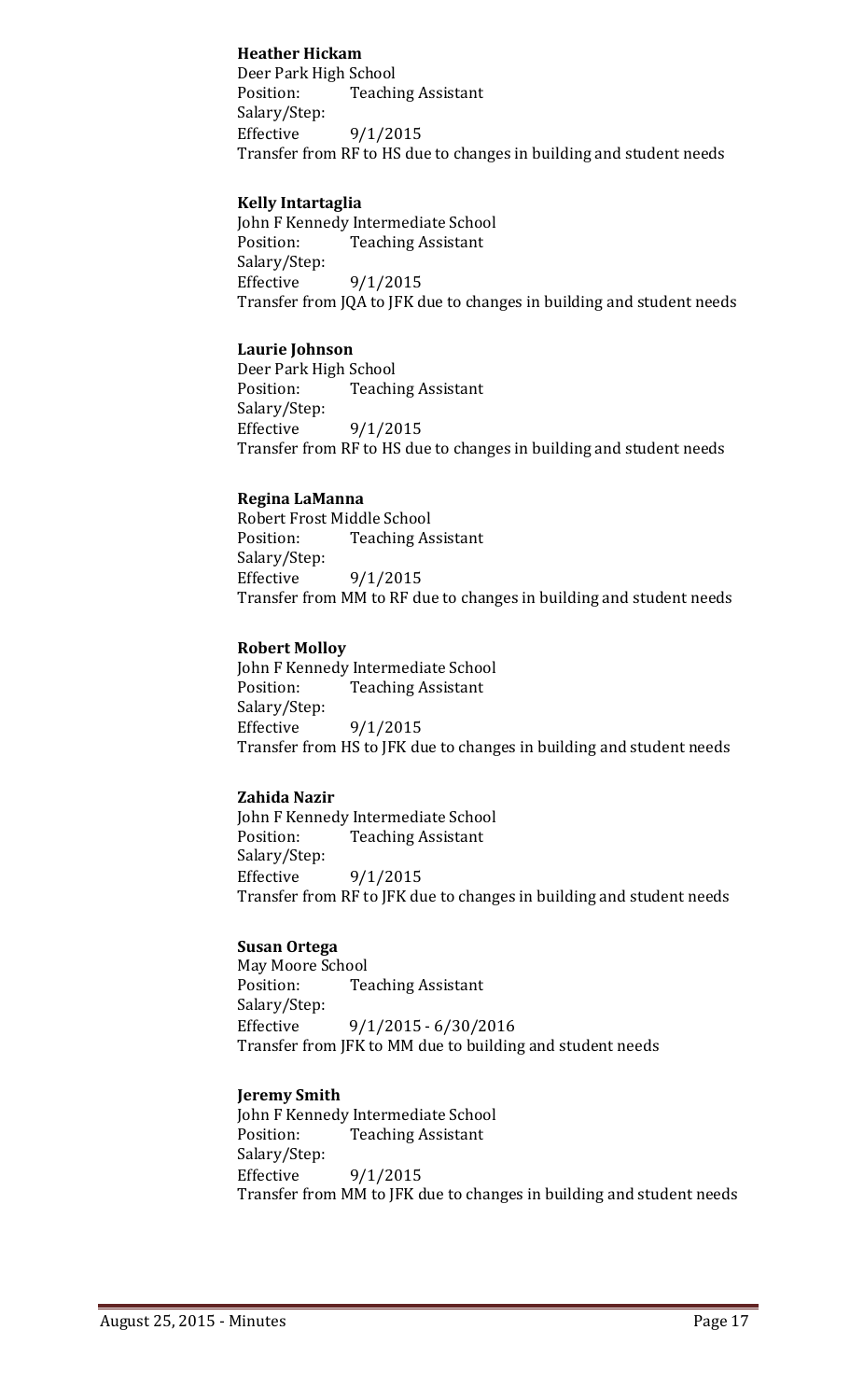#### **SCHEDULE ‐‐ TTPA ‐‐TEMPORARY ASSIGNMENT (Instructional)**

#### **Ilia Alam**

Deer Park High School Position: **JV** Head Boys Soccer Coach Salary/Step: \$3,928.56 8 Units/Step 1 Effective 8/24/2019 - 11/29/2015

#### **Joseph Iglio**

Deer Park High School Position: **JV** Asst Football Coach Salary/Step: \$4,419.63 9 Units/Step 1 Effective 8/17/2015 - 11/29/2015

#### **Kaitlin Seaman**

Deer Park High School Position: **JV** Girls Soccer Head Coach Salary/Step: \$5,094.72 8 Units/Step 5+ Effective  $10/24/2015 - 11/29/2015$ 

#### **Amy Serr**

Deer Park High School Position: **JV** Girls Cheerleading Coach Salary/Step: \$3,184.20 5 Units/Step 5+ Effective 8/24/2015 - 11/29/2015

#### **James Spampinato**

| Deer Park High School |                                |                      |
|-----------------------|--------------------------------|----------------------|
| Position:             | Varsity Head Boys Soccer Coach |                      |
| Salary/Step:          | \$6,686.82                     | 10.5 Units/Step $5+$ |
| Effective             | 8/24/2015 - 11/29/2015         |                      |

#### **SCHEDULE 15/BP‐ 767 – SCHEDULES OF BILLS PAYABLE**

| General*        | # 2         | 7/31/2015 | \$145,012.27 |
|-----------------|-------------|-----------|--------------|
| General*        | #4          | 8/31/2015 | \$900,099.08 |
| Federal*        | #2          | 7/31/2015 | \$71,962.58  |
| Federal*        | #3          | 8/31/2015 | \$5,713.37   |
| School Lunch*   | #2          | 8/31/2015 | \$470.00     |
| Reserve*        | #1          | 7/31/2015 | \$14,992.56  |
| <b>WORKERS'</b> | Daily Check |           |              |
| COMP.*          | Register    | 7/20/2015 | \$584.12     |
| <b>WORKERS'</b> | Daily Check |           |              |
| COMP.*          | Register    | 7/22/2015 | \$9,218.38   |
| <b>WORKERS'</b> | Daily Check |           |              |
| COMP.*          | Register    | 7/27/2015 | \$6,808.31   |
| General**       | # 6         | 8/31/2015 | \$162,384.21 |
| Federal*        | #4          | 8/31/2015 | \$2,427.52   |
| Trust & Agency* | #1          | 7/31/2015 | \$700,612.28 |
| <b>WORKERS'</b> | Daily Check |           |              |
| COMP.*          | Register    | 7/20/2015 | \$584.12     |
| <b>WORKERS'</b> | Daily Check |           |              |
| COMP.*          | Register    | 7/22/2015 | \$9,218.38   |
| <b>WORKERS'</b> | Daily Check |           |              |
| COMP.*          | Register    | 7/27/2015 | \$6,808.31   |
|                 |             |           |              |

**\*\* Upon a motion by Ms. Gulli Grunseich, seconded by Mr. Marino, ck number 131910 was tabled so more information could be confirmed.**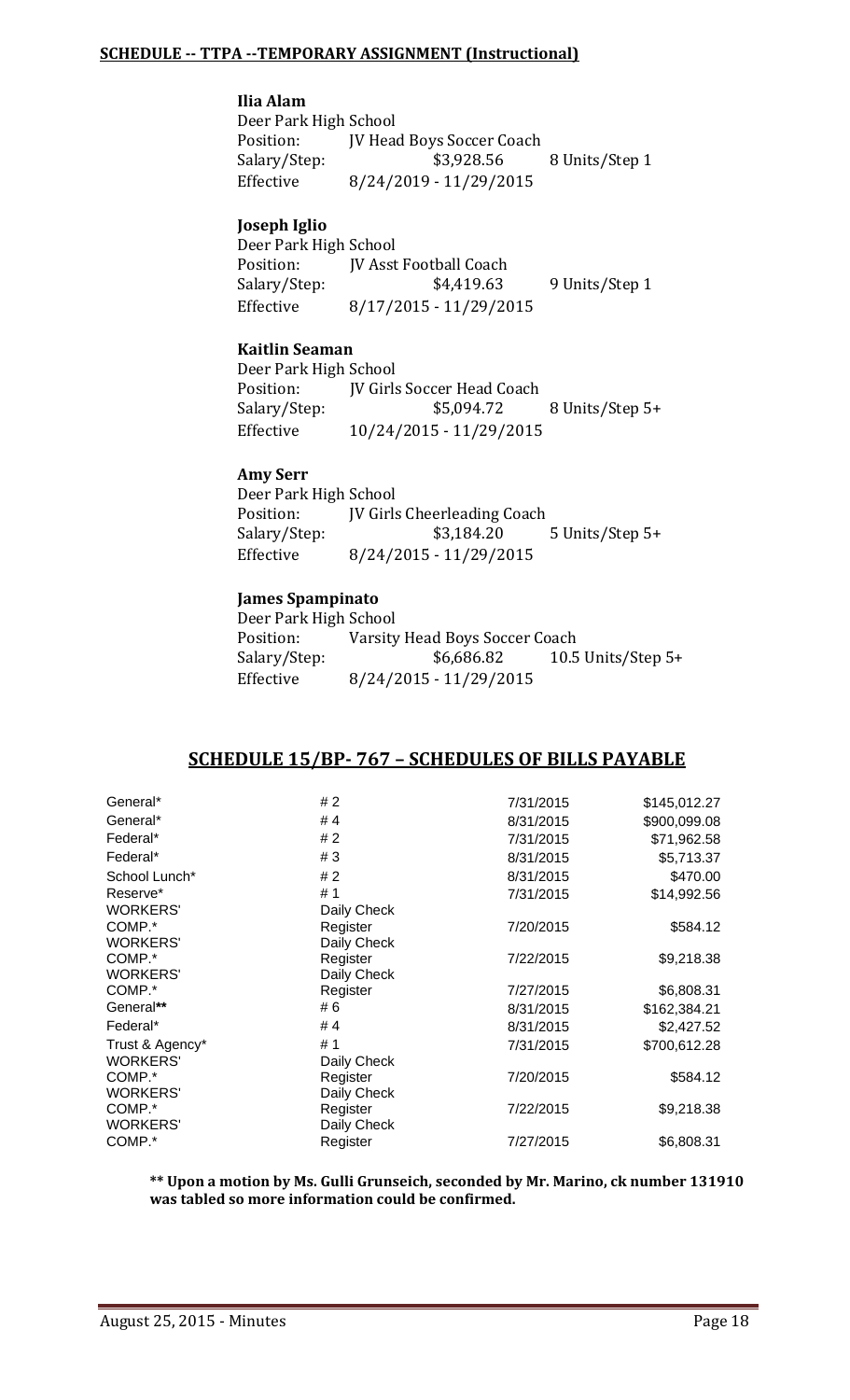#### **SCHEDULE D ‐ BDP15‐03 PUPIL TRANSPORTATION TO AND FROM OUT‐ OF‐DISTRICT FOR SPECIAL ED**

Bids for Bid # BDP15-013, Pupil Transportation To and From Out-of-District for Special Ed were received and opened at 11:00 AM on June 23, 2015.

Bids were advertised in Newsday. Forms and specifications were processed in accordance with Section 103 of the General Municipal Law and bids were solicited on the Empire State Purchasing Group website at www.EmpireStateBidSystem.com.

Bids were received from the following vendors:

Acme Bus Corp. Suffolk Transportation Systems, Inc.

Present at bid opening: Lauren von Ende, Purchasing Agent and Meg Jacobs, Recorder. Vendors present at bid opening: Patrice Y. Mitchem, Acme Bus Corp. and Gerard Kinsley, Suffolk Transportation Systems, Inc.

It is recommended that the bid be awarded to the following vendors as the lowest responsible bidders meeting specifications (see attached pricing in file):

Acme Bus Corp. Suffolk Transportation Systems, Inc.

#### **SCHEDULE 15‐E‐388 ‐ EXPLANATION OF BUDGETARY TRANSFERS #T2 & T3**

#### **SCHEDULES 15‐F‐274 & 275 ‐ CONTRACT REPORTS**

#### **SCHEDULE 8‐H‐15 – HOME TEACHING (regular & special)** (confidential)

#### **SCHEDULE 8‐S‐15 – SPECIAL TRANSPORTATION** (confidential)

**SCHEDULE 8‐SE‐15 – COMMITTEE RECOMMENDATIONS** (confidential**)**

**RECEIPT** *Upon a motion by Mr. Rooney, seconded by Mr. Centamore, the* **OF** *Board of Education approved the following Schedules* **SCHEDULES** *collectively:*

#### **SCHEDULE 15‐A‐435 – TREASURER's REPORT**

| Statement of Revenues - | General Fund -                      |
|-------------------------|-------------------------------------|
|                         | Federal Fund -<br>School Lunch Fund |
| Treasurer's Report      | June & July                         |
| Cash Flow -             |                                     |
| Claims Audit Report -   | June 1, 2015 - June 30, 2015        |